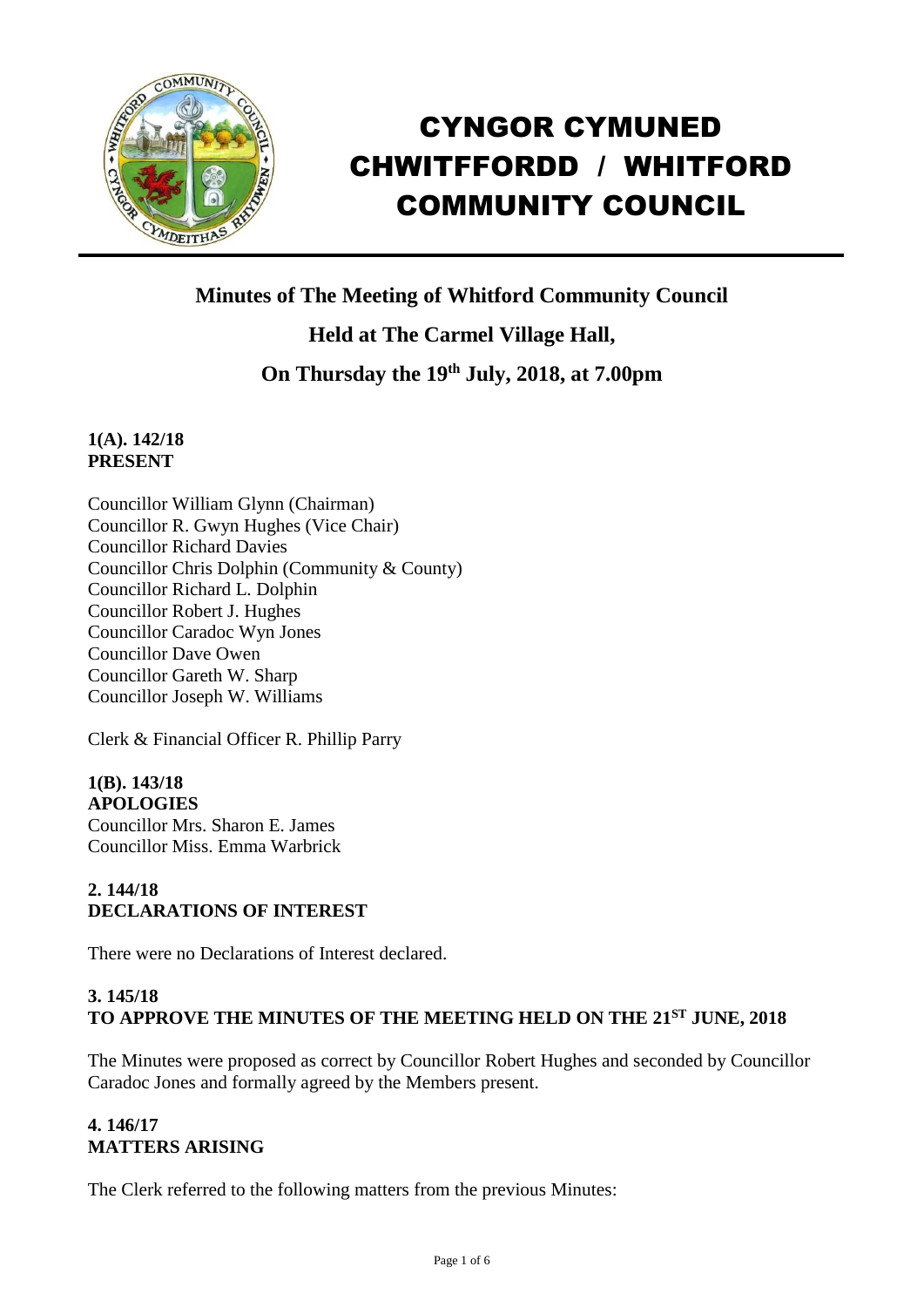**Minute no: 4. 130/17 sub minute no: 9.110/17 etc., (page 3)** - in relation to a planning application at land adjacent to Ysgol Y Llan Whitford. The Clerk advised that the planning application, to date, was still under consideration by the Planning Officer.

**Minute no: 5(B). 132/18 (a) (page 4)** - in relation to the attendance of Miss. Hannah Blythyn – Assembly Member for Delyn at the September meeting of the Council. The Clerk advised, that the Office of Miss. Hannah Blythyn AM – had confirmed the attendance.

**Minute no: 5(B). 132/18 (b) (page 4)** - in relation to obtaining a quotation for the refurbishment of three bench seats. The Clerk advised, that no quotation had been received. Councillor Gwyn Hughes would further make contact with the joiner.

**Minute no: 10.138/18 (page 6)** - in relation to a reprint of Heritage Trail Leaflets. The Clerk advised that Councillor Mrs. Sharon James had kindly scanned the current leaflets and saved into a pdf document. However, there were a number of logos that required to be removed from the reprint. Councillor Gwyn Hughes advised, that the leaflets were in progress.

### **5(A). 147/18 CORRESPONDENCE**

### **The following correspondence had been received, that was required to be either advised to, or dealt with by the Members:**

- **(1)** Flintshire County Council e-mail cascaded to Members dated the 6th July, in relation to webcasting of planning committee meetings – whereby the link was provided to Members.
- **(2)** Flintshire County Council Match Funding Scheme Improvements to Children's Play Areas 2018 / 2019. The Clerk advised that the County were inviting applications for match funding up to a maximum of £10,000.00. Information contained in the letter stated the following: The Carmel and Whitford play area sites are ranked as green and high amber – and are not identified as being in need of further investment via the 2018 / 2019 match funding scheme.
- **(3)** Denbighshire County council Update: Denbighshire Replacement Local Development Plan.

# **5(B). 148/18 CLERK'S REPORT**

 $(i)$  The Clerk recollected to the Council Members, an e-mail sent on the  $24<sup>th</sup>$  June, which contained a number of photographs from the 1<sup>st</sup> Carmel Scout Leader. The photographs were taken of the outdoor equipment that had been purchased by the Group – with funding provided by the Community Council.

## **5(C). 149/18**

# **TO RECEIVE AND APPROVE THE QUARTERLY STATEMENT OF ACCOUNTS TO THE 30TH JUNE 2018**

The Clerk, as Financial Officer, provided the Members with a copy of the Quarterly Statement of Accounts, to the end of June 2018, together with copies of the two Council Bank account statements. The Clerk further provided the Members with a breakdown in relation to the budget headings, which included income and expenditure to-date. **The Members approved the Statement of Accounts, and the document was signed by the Chair, Councillor William Glynn.**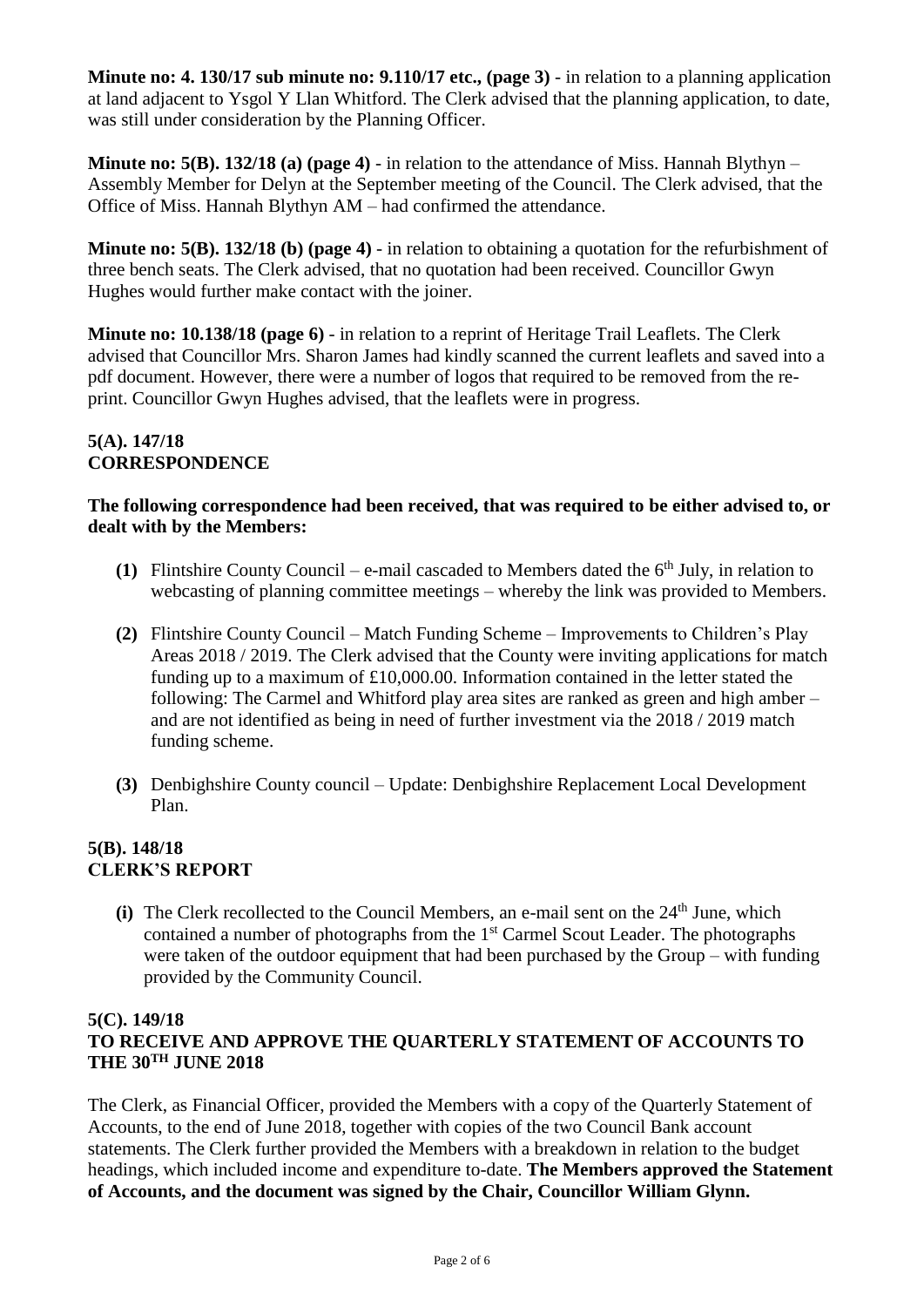#### **5(D). 150/18 TO CONSIDER: REPORT FROM AUDITOR GENERAL FOR WALES – AUDIT OF ACCOUNTS 2016 - 2017**

**Pursuant to Section 1 (2) of the Public Bodies (Admissions to Meetings) Act 1960:** and having regard to the confidential nature of the business to be discussed, it was **RESOLVED** that the press and public be excluded from the meeting, for the following item of business:

Auditor General for Wales – Audit Report for 2016 – 2017, was the only matter discussed.

**Public Bodies (Admissions to Meetings) Act 1960: RESOLVED** that the press and public be readmitted to the meeting.

## **5(E). 151/18 TO DISCUSS: PEN Y GELLI QUARRY - MAINTENANCE**

The Clerk advised the Members, that a complaint had been received from a member of the public who had been walking with their dog in the area of Pen y Gelli Quarry. Whilst the complaint related to a number of concerns, that had already been addressed, the following was outstanding: overgrowth on footpaths and branches which required pruning.

Councillor David Owen advised, that he has inspected the area, whereby a large tent, bedding and various equipment had been found. Councillor Owen confirmed, that the footpaths do require attention, together with a number of tree branches which require pruning.

General discussion by Members in relation to a previous decision, to only keep in good order the footpaths clear of undergrowth and any other obstructions.

**Members agreed the following: (1)** Council confirmed previous decision – to only maintain the footpaths around the inside of the quarry **(2)** Councillor David Owen, to obtain a quotation for the identified work. Councillor Owen to meet on site with a potential contractor, to discuss the area of work required. Should the quotation cost be within the limit contained in the Council Financial Standing Orders, the Chair and Vice Chair to agree, or other, in-between the July and September Council meetings.

## **6. 152/18 REPRESENTATIVES / LIAISON COMMITTEE REPORTS**

❖ Councillor William Glynn advised, in relation to his attendance at the Chair of Flintshire County Council - Civic Service, which was held in Flint.

## **7(A). 153/18 PLANNING APPLICATIONS**

#### **The following planning application had been received:**

• Planning Application Number: 057161 - for the erection of 5no dwellings, at Land South of Garreg Lwyd, Carmel Hill, Carmel

**Comment by Council:** The Community Council object to the application, on the following grounds, as outlined in the current Flintshire Local Development Plan:

- **(a)** HSG4 in contravention of new dwellings in open countryside.
- **(b)** AC13 Access to the area. The access road is a single lane carriageway, with no footpath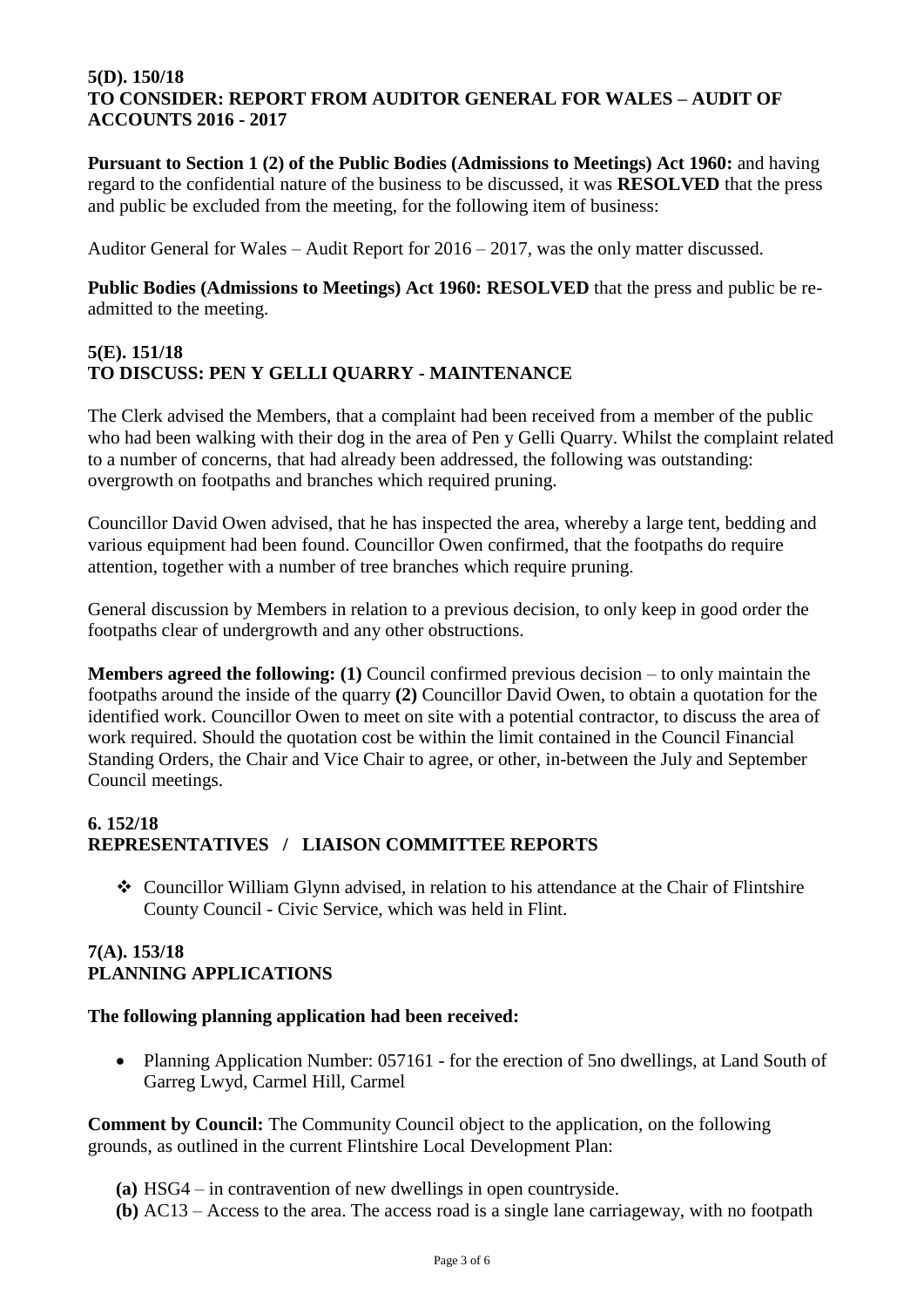**(c)** GEN 3 – Development proposal, is outside the settlement boundary

#### **(The above application was sent to the Chair and Vice Chair, for consultation with the Members, due to statutory time limits for observations ).**

### **7(B). 154/18**

**The Members confirmed the above decision.**

# **7(C). 155/18 PLANNING APPLICATIONS**

There were no planning applications to be considered by the Members at the meeting.

## **7(D). 156/18 PLANNING DECISIONS**

There were no planning decisions received from Flintshire County Council.

### **8. 157/18 COMMUNITY LIGHTING**

Councillor William Glynn provided the following update to Members, in relation to the installation of LED street lights within the Community.

The installation of the LED street lanterns had commenced two weeks ago. Whilst there had been some delay, the installation is continuing this week. Councillor Glynn, together with Councillor Gwyn Hughes, have marked each lantern column with paint – this will ensure that the Community Council's lanterns are easily identifiable to the installation team.

#### **9(A). 158/18 STREET SCENE SCHEDULE**

The Clerk advised, that the following concerns had been forwarded to Street Scene, in-between the June and July Council meetings:

- **(a)** The 30mph sign on Fachallt Road near to Primrose Cottage. The speed restriction sign is right behind an electricity pole and can't really be seen by motorists. Most probably Scottish Power have placed the pole following the erection of the sign. Suggested that the sign could be re-sited.
- **(b)** The commemorative tree that was planted in the 'triangle' on the Whitford to Tre Mostyn Road. The road direction sign across the road from the tree has been covered by the hedge.
- **(c)** The A5026 between the Lloc Chapel and Misty Waters travelling say half way down the Hill – there is clear water running out of a roadside grid. Possibly there is a Welsh Water pipe that is leaking.

## **The following concerns were raised by Members at the meeting:**

- **1.** Penfforddlan the centre roundabout requires a general tidy up also the splitter Islands at this location.
- **2.** Tre Mostyn to Trelogan road the grass requires cutting and there are a number of pot holes.
- **3.** Fachallt Road. Hedges overhanging from Tarth Y Dwr to Misty Waters.
- **4.** As you enter Pantasaph from Brynford, the convex mirror has been damaged by the grass cutter.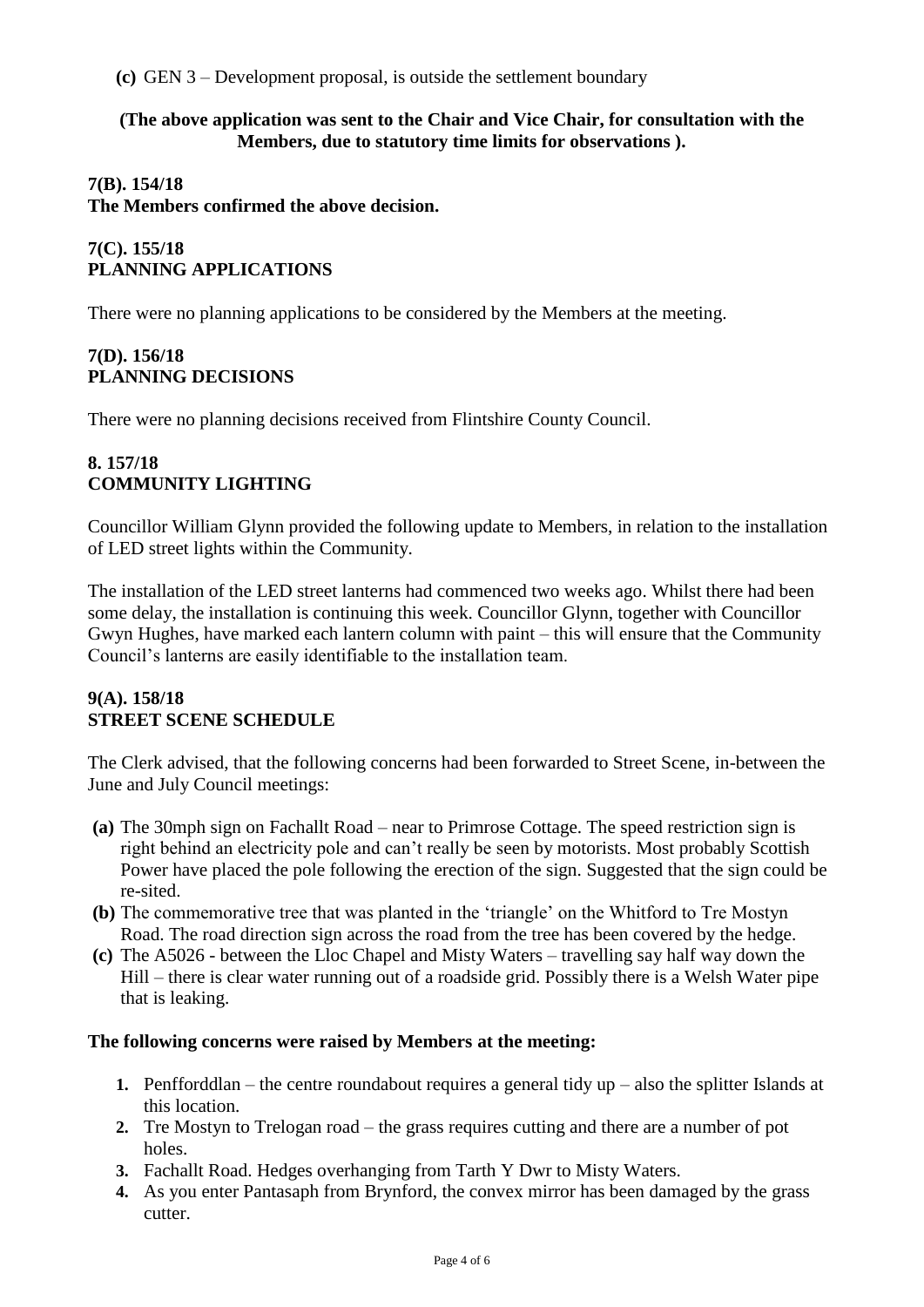- **5.** A5026 road sign indicating slippery road half way down the Singing Kettle Hill – cannot be seen as you approach it from Lloc. The hedge requires cutting back and also the sign requires cleaning.
- **6.** A5026 overhanging trees going up the hill from MacDonald's to Pen y Gelli branches catching the HGV's.
- **7.** Hedge cutting on Whitford Road has not been done.
- **8.** A5151 from Crossways to Penfforddlan. Whilst grass has been cut, there is now showing a lot of litter in the area.
- **9.** A5026 road from Lloc Service station grass has been cut but the area is now showing a lot of litter in the area.
- **10.** Gorsedd Cross roads. Complaints from motorists due to people parking on the corner alongside the Church wall and opposite the Druid Inn. Can the signage please be reviewed.
- **11.** The house behind the Village Hall in Carmel. The hedge on the Carmel to Pantasaph road alongside this property makes it impossible for vehicles to pass safely.
- **12.** Waen Cross roads below the Druid Inn. A number of trees have been cut back whereby the branches have been left on the roadside verge.

# **9(B). 159/18 TO CONSIDER: FORWARD WORK PROGRAMME (CLLR RICHARD L. DOLPHIN)**

Councillor Richard Dolphin addressed the Members, in relation to reporting concerns to Street Scene. As a number of Council Members know the area so well, Councillor Dolphin suggested that perhaps a forward work schedule could be produced. This would provide details for items to be reported to Street Scene on a monthly, quarterly and yearly basis. General discussion in relation to items to be placed on a schedule – such as grass cutting, hedges cutting back and clearing gullies before winter.

**Members agreed the following: (1)** To produce a Forward Work Programme **(2)** All Council Members to send to the Clerk by e-mail, or telephone – items to be placed on the forward work programme and to advise the time of year to be recorded.

#### **10. 160/18 UPDATE REPORT: EXTENDING SPEED LIMIT AND YELLOW LINES - AREA OF MCDONALD'S & EURO GARAGE ON A5026 ROAD LLOC (CLLR DAVID OWEN)**

Councillor David Owen addressed the Members, in relation to a meeting some twelve months ago, held in the area of MacDonald's and Euro Garage in Lloc. The concerns related to traffic at the junction with the A5026 from the two businesses – together with inconsiderate parking and a speed limit reduction.

Councillor Chris Dolphin advised, that traffic management in the area being discussed was part of a programme commissioned by Flintshire County Council – which will hopefully commence in September of this year. The area from the Celyn bends in Carmel to junction 31, will have a speed review, which will include any identified provision of increasing the yellow lines in the area of the two businesses.

# **11. 161/18 APPROVAL OF ACCOUNTS FOR PAYMENT**

| <b>Cheque</b><br><b>Number</b> | Payee                                                          | <b>Net</b> | Vat<br>£ | <b>Total</b><br>£ |
|--------------------------------|----------------------------------------------------------------|------------|----------|-------------------|
| 046                            | Scottish Power (June - Street Lighting Electricity<br>Account) | 368.26     | 73.65    | 441.91            |